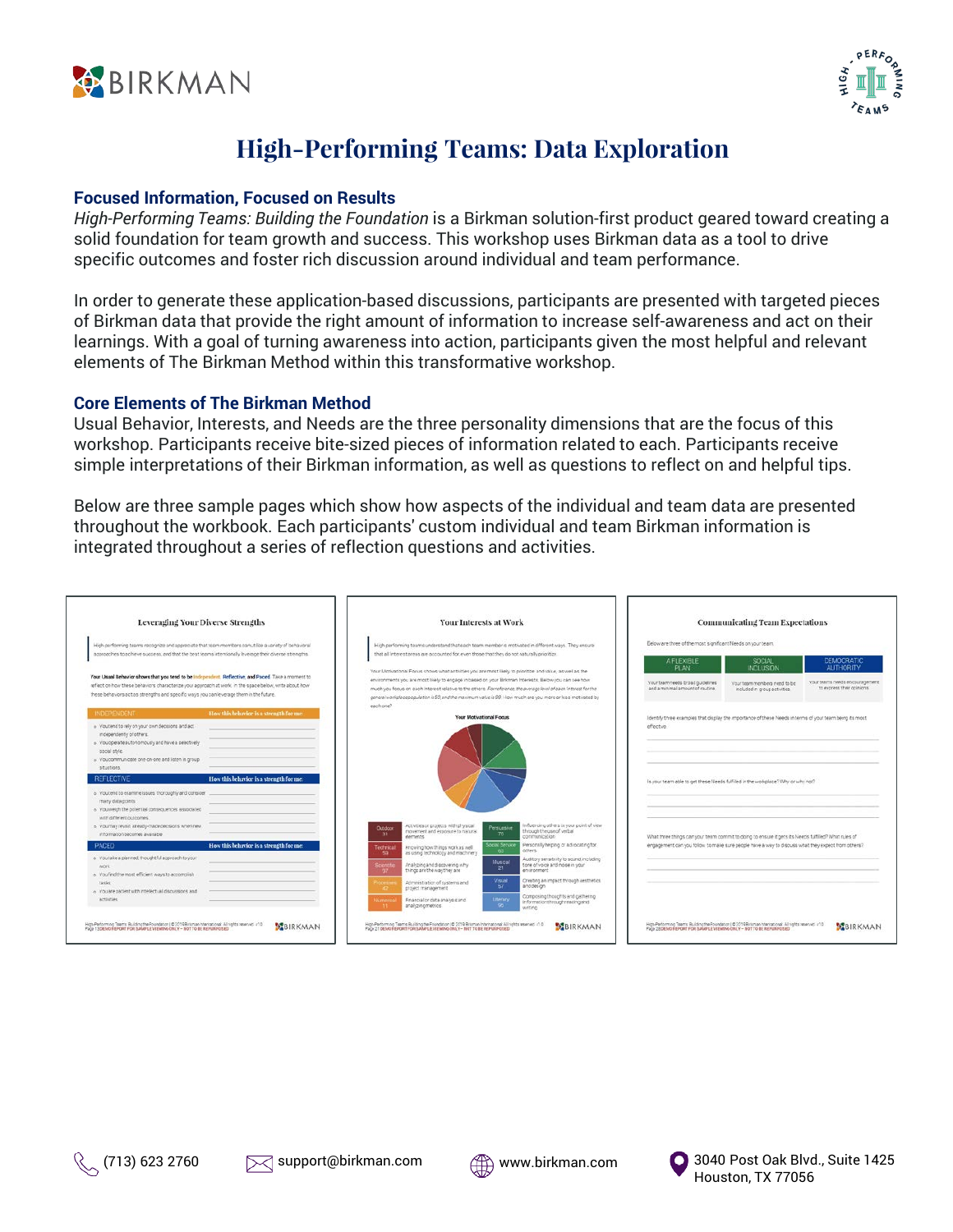



# **High-Performing Teams: Usual Behavior**

#### **Usual Behavior**

Your Usual Behaviors reveal your natural style and how you likely approach tasks and manage relationships. This is what you perceive as your productive style and the behaviors that others may notice about you most.

#### **Targeted Focus on the Top Three**

Of the 18 behaviors described by Birkman, this workshop provides a targeted focus on three of the Usual Behaviors for each individual and the team as a whole. While everyone has nine Usual Behaviors, one related to each Birkman Component, participants receive their three most pronounced behaviors and the team receives the three most common and intense among the group.

Below are the 18 Usual Behaviors described in the High-Performing Teams workshop:

| <b>Social</b>   | Independent      | Practical        | <b>Expressive</b> | Active          | Paced             |
|-----------------|------------------|------------------|-------------------|-----------------|-------------------|
| Straightforward | <b>Sensitive</b> | <b>Assertive</b> | Suggesting        | Insistent       | <b>Flexible</b>   |
| Collaborative   | Competitive      | Focused          | Responsive        | <b>Decisive</b> | <b>Reflective</b> |

### **Strengths & Overused Strengths**

In this workshop, Usual Behavior is interpreted through the lens of strengths and overused strengths. This means every Usual Behavior can be both productive and unproductive. Therefore, participants must think about different situations and contexts to determine when a certain behavior is working productively as a strength, or unproductively as an overused strength. This drives greater reflection and discussion among individuals to explore when their natural style works well, and when they may need to intentionally shift their approach.

On the right you can see an example of how an individual would explore their Usual Behavior, Independent. First, they would examine how their Independent style acts as a strength for them in the workplace. Then, they would think of the signs that this behavior is becoming unproductive, and how to create more effective outcomes in these times.

| <b>INDEPENDENT</b>                                                                                                                                                                                                    | How this behavior is a strength for me: |
|-----------------------------------------------------------------------------------------------------------------------------------------------------------------------------------------------------------------------|-----------------------------------------|
| o You tend to rely on your own decisions and act<br>independently of others.<br>o You operate autonomously and have a selectively<br>social style.<br>o You communicate one-on-one and listen in group<br>situations. |                                         |
| <b>INDEPENDENT</b>                                                                                                                                                                                                    | Signs I may be overusing this behavior: |
| At times, does your Independent style cause you to<br>appear impatient with group interaction? What<br>happens when you are too independent?                                                                          |                                         |
| <b>INDEPENDENT</b>                                                                                                                                                                                                    | <b>Plan for Alternative Action:</b>     |
| o Take time to talk with your team and other<br>colleagues<br>o Intentionally schedule and engage in meetings<br>and group discussions<br>o Seek opportunities to work with and share ideas<br>with others            |                                         |
|                                                                                                                                                                                                                       |                                         |



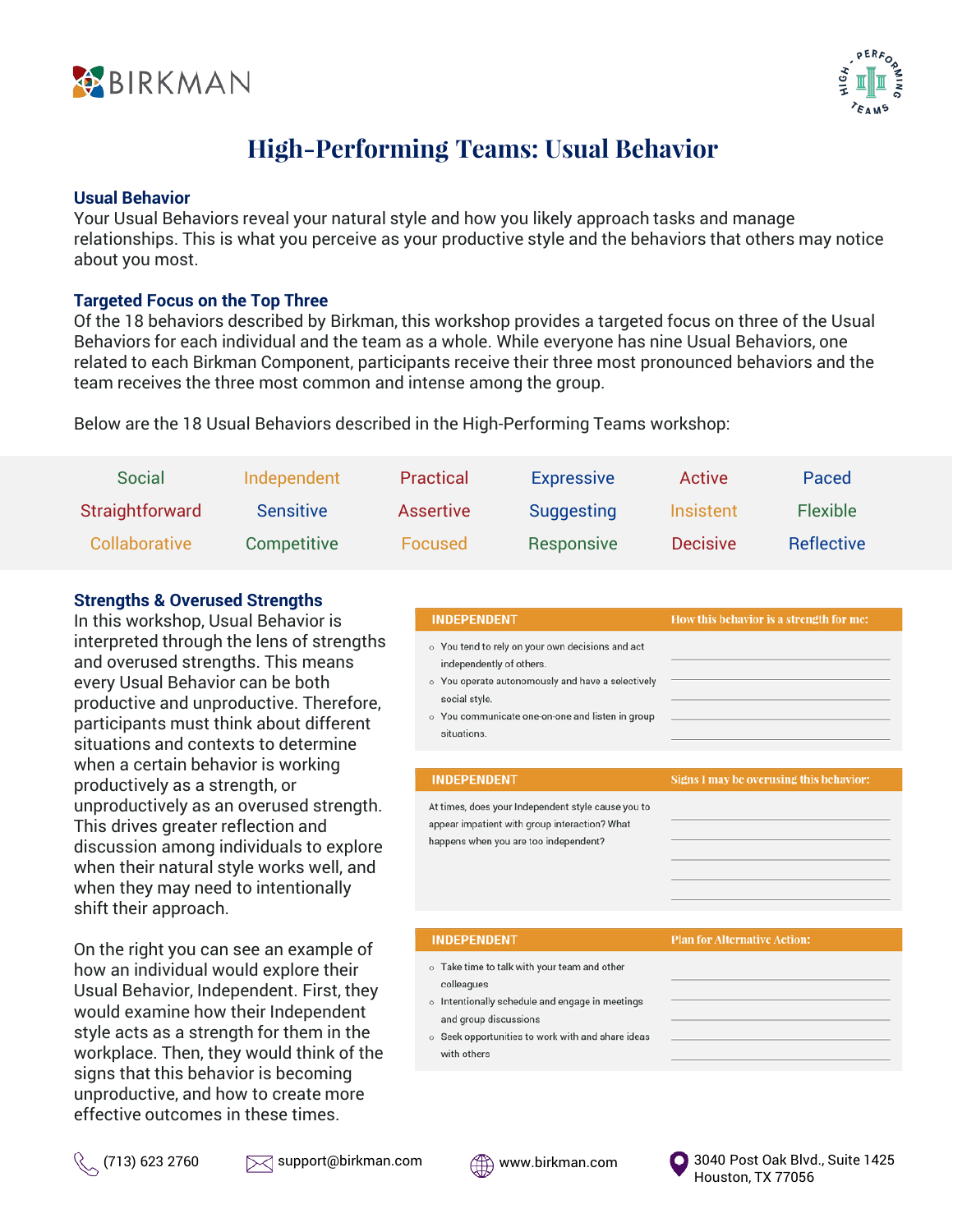



# **High-Performing Teams: Interests**

#### **Interests**

Your Interests identify activities you enjoy as well as the environments you like to work in. Interests influence what projects and functions each team member will likely prioritize and gravitate toward most.

### **Targeted Focus on the Top Three**

Of the 18 Needs described by Birkman, this workshop provides a targeted focus on the top three Needs for the individual and team.

- Individuals receive their three most significant Needs.
- The team receives its three most common Needs.

Below are the 10 Birkman Interests grouped by the four organizational functions:

| <b>Implementing</b> | <b>Communicating</b>  | <b>Analyzing</b> | <b>Ideating</b> |
|---------------------|-----------------------|------------------|-----------------|
| Outdoor             | Persuasive            | <b>Numerical</b> | Literary        |
| <b>Scientific</b>   | <b>Social Service</b> | <b>Processes</b> | <b>Musical</b>  |
| <b>Technical</b>    |                       |                  | <b>Visual</b>   |

## **Your Motivational Focus**



Individuals receive their Interest percentile scores as well as a data visualization of their Motivational Focus. Your Motivational Focus, shown left, displays a holistic view of one's relative level of motivation for each Birkman Interest. This graphic provides a quick and informative image of the lens through which someone sees different interest areas in the workplace.

### **Team Top Motivators**

Your Team's Top Motivators chart reveals how many members of the team have a high Interest in each area. This chart allows teams to see the areas where they are likely most engaged, and those they may need to prioritize more intentionally.